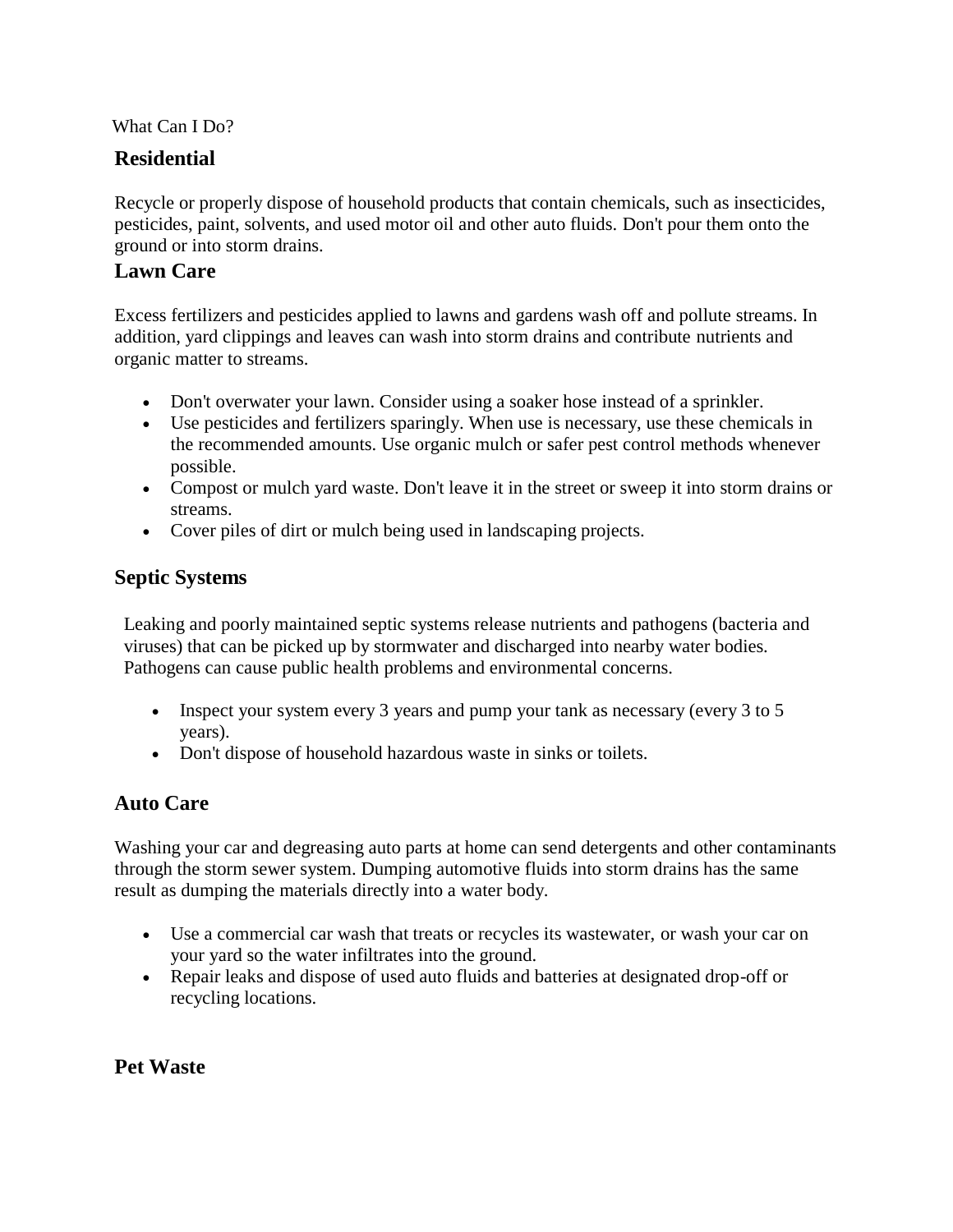Pet waste can be a major source of bacteria and excess nutrients in local waters.

 When walking your pet, remember to pick up the waste and dispose of it properly. Flushing pet waste is the best disposal method. Leaving pet waste on the ground increases public health risks by allowing harmful bacteria and nutrients to wash into the storm drain and eventually into local water bodies.

*Education is essential to changing people's behavior. Signs and markers near storm drains warn residents that pollutants entering the drains will be carried untreated into a local water body.*

## **Residential Landscaping**

Permeable Pavement—Traditional concrete and asphalt don't allow water to soak into the ground. Instead these surfaces rely on storm drains to divert unwanted water. Permeable pavement systems allow rain and snowmelt to soak through, decreasing stormwater runoff. Rain Barrels—You can collect rainwater from rooftops in mosquito-proof containers. The water can be used later on lawn or garden areas.

Rain Gardens and Grassy Swales—Specially designed areas planted with native plants can provide natural places for rainwater to collect and soak into the ground. Rain from rooftop areas or paved areas can be diverted into these areas rather than into storm drains.

Vegetated Filter Strips—Filter strips are areas of native grass or plants created along roadways or streams. They trap the pollutants stormwater picks up as it flows across driveways and streets.

#### **Commercial**

Dirt, oil, and debris that collect in parking lots and paved areas can be washed into the storm sewer system and eventually enter local water bodies.

- Sweep up litter and debris from sidewalks, driveways and parking lots, especially around storm drains.
- Cover grease storage and dumpsters and keep them clean to avoid leaks.
- Report any chemical spill to the local hazardous waste cleanup team. They'll know the best way to keep spills from harming the environment.

#### **Construction**

Erosion controls that aren't maintained can cause excessive amounts of sediment and debris to be carried into the stormwater system. Construction vehicles can leak fuel, oil, and other harmful fluids that can be picked up by stormwater and deposited into local water bodies.

- Divert stormwater away from disturbed or exposed areas of the construction site.
- Install silt fences, vehicle mud removal areas, vegetative cover, and other sediment and erosion controls and properly maintain them, especially after rainstorms.
- Prevent soil erosion by minimizing disturbed areas during construction projects, and seed and mulch bare areas as soon as possible.